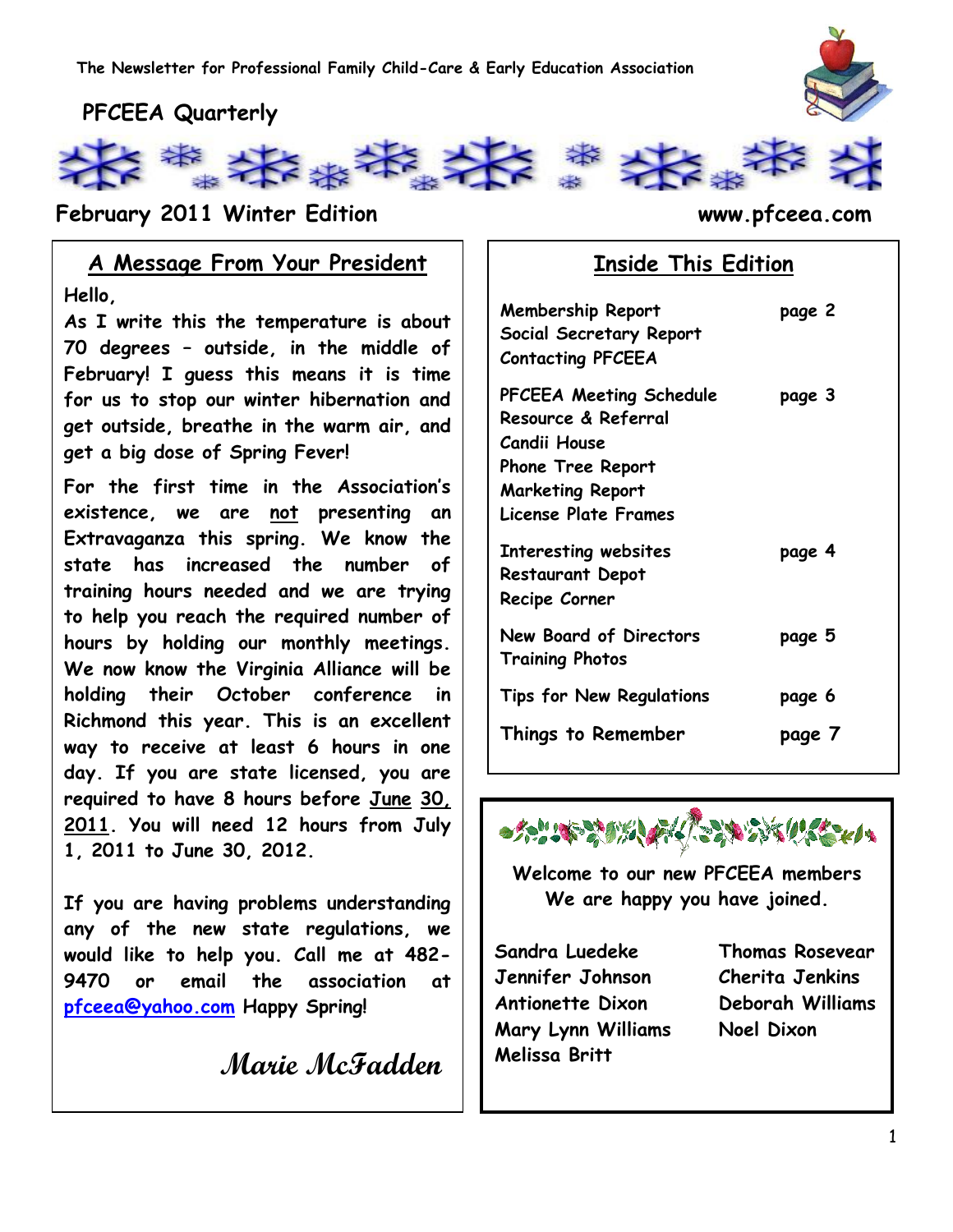## **Upcoming Conferences in 2011**

**July 21-23 NAFCC Las Vegas, NV <http://nafcc.org/>**

#### **Membership Report**

**As of the end of February we had 100 members in good standing. Since the association started in 2001, we have had 352 people join our association. Currently, we have: 42 members in Virginia Beach, 26 in Norfolk, 23 in Chesapeake, 4 in Portsmouth, 3 in Suffolk, 2 Hampton, and 2 in Newport News.**

**Our association will mark its 10th anniversary on September 10, 2011. Let us know how you think we should celebrate this occasion.** 

**Submitted by Randee Holmes**

### **Social Secretary**

**Cards for birthdays, anniversaries, illness, hospitalization, and sympathy are being sent to our members. Please let us know when one of our members needs a card.**

**Our Social Secretary is also in charge of putting door prizes together for our training meetings.** 

**If you have any items we could use in our door prizes, please bring them to any meeting. This includes gift bags of any kind or baskets, as well as craft items you have made, along with directions. Submitted by Diane McEwen**

## **How to Contact PFCEEA**

**Email: [pfceea@yahoo.com](mailto:pfceea@yahoo.com) Website: [www.pfceea.com](http://www.pfceea.com/) Email Loop: [http://groups.yahoo.com](http://groups.yahoo.com/) under "Join a group" type in PFCEEA**

**Facebook: Professional Family Child Care & Early Educational Association**

**PFCEEA Executive Board President Marie McFadden 482-9470 Vice-President Randee Holmes 479-9579 Treasurer Wanda DiNardo 486-4582 Corresponding Secretary Azure (Kesha) Howell 623-7514**

## **Standing Committees**

**Advertising Jan Coffman 499-6474**

**Historian Jan Coffman 499-6474 Marketing Fern Rohrer 857-7948 Jan Coffman 499-6474 Membership Randee Holmes 479-9579 Newsletter Marie McFadden, Editor 482-9470 Phyllis Hamm, proof reader 486-5979 Phone Tree Cindy Sisson 421-7901 Resource & Referral**

**Laurie Womack 486-1840 Social Secretary Diane McEwen 490-2371**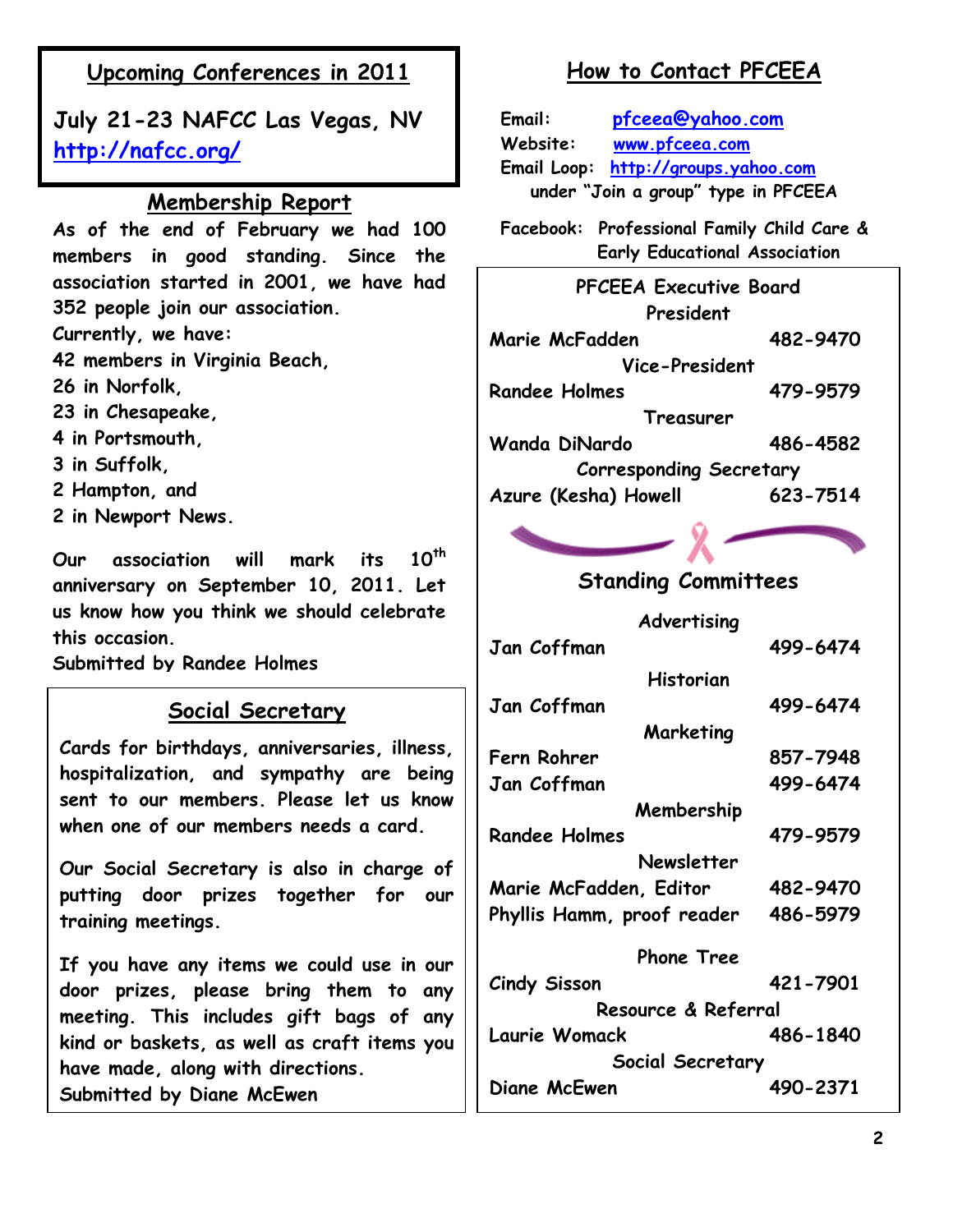#### **Candii House**

**PFCEEA accepts donations of baby food, formula, diapers, and wipes along with gently used clothing of all sizes and genders to give to Candii House. The formula and diapers can no longer be from opened containers. All donations can be brought to any of our meetings.**

**Submitted by Beth Kaminski**

#### **Resource & Referral**

**The phone calls have slowed down dramatically. Our web site lists our members. Please check your information to make sure it is correct. [www.pfceea.com](http://www.pfceea.com/)**

**Submitted by Laurie Womack**

#### **Phone Tree Report**

**The Phone Tree was activated 4 times this past quarter. PFCEEA members without email and non-members without email were called to remind them of our September, October, November, and December trainings plus the State conference which was in Virginia Beach in October. Thank you to Ethel Bond, Michelle Freeman, Charlene Henderson, Orris Holt, Azure Howell, Jill Leach, Annie Nurse, and Barbara Pendleton for joining the Phone tree committee. Now we have a total of 13 members on the phone tree committee. Many hands make light work. Thank you to Beth Kaminski, Laurie Womack, Jan Coffman, and Randee Holmes for making this transition for me taking over heading up the Phone Tree go smoothly. If you would like to help make a few calls, please contact Cindy Sisson at 421-7901. Internet access is required. Cindy Sisson, Phone Tree Chairwoman**

#### **PFCEEA Meeting Schedule**

**To register for all training meetings, please email [pfceea@yahoo.com](mailto:pfceea@yahoo.com) or call Marie at 482-9470. PFCEEA members receive the training certificate for free, non-members pay \$10 cash at the door. Our meetings will be held in the Virginia Beach Central Library Auditorium from 7- 9 pm. Please let us know if you have a topic or speaker we haven't presented. Mark your calendars:**

**2011 training dates:**

**July 25 August 29 September 26**

#### **Marketing Report**

**We place an ad in the Virginian Pilot every other month; the cost is \$199.00 for 30 days. In the last year we have not received many calls for child care because of the economy. Our business cards and flyers are placed in doctor offices and other training classes to promote new members and childcare. If you have any ideas for marketing, please call Fern 857- 7948 or Jan Coffman 499-6474.**

**Submitted by Fern Rohrer & Jan Coffman**

#### **License Plate Frames**

**In our quest for finding another way to market our association, and have parents find our website, PFCEEA purchased 200 license plate frames. We are selling them for: \$3 for 1 or \$5 for 2.**

**If we all have these on our cars, many people will see them and learn of our association. We will continue to sell them at all of our meetings; get yours before they are gone.**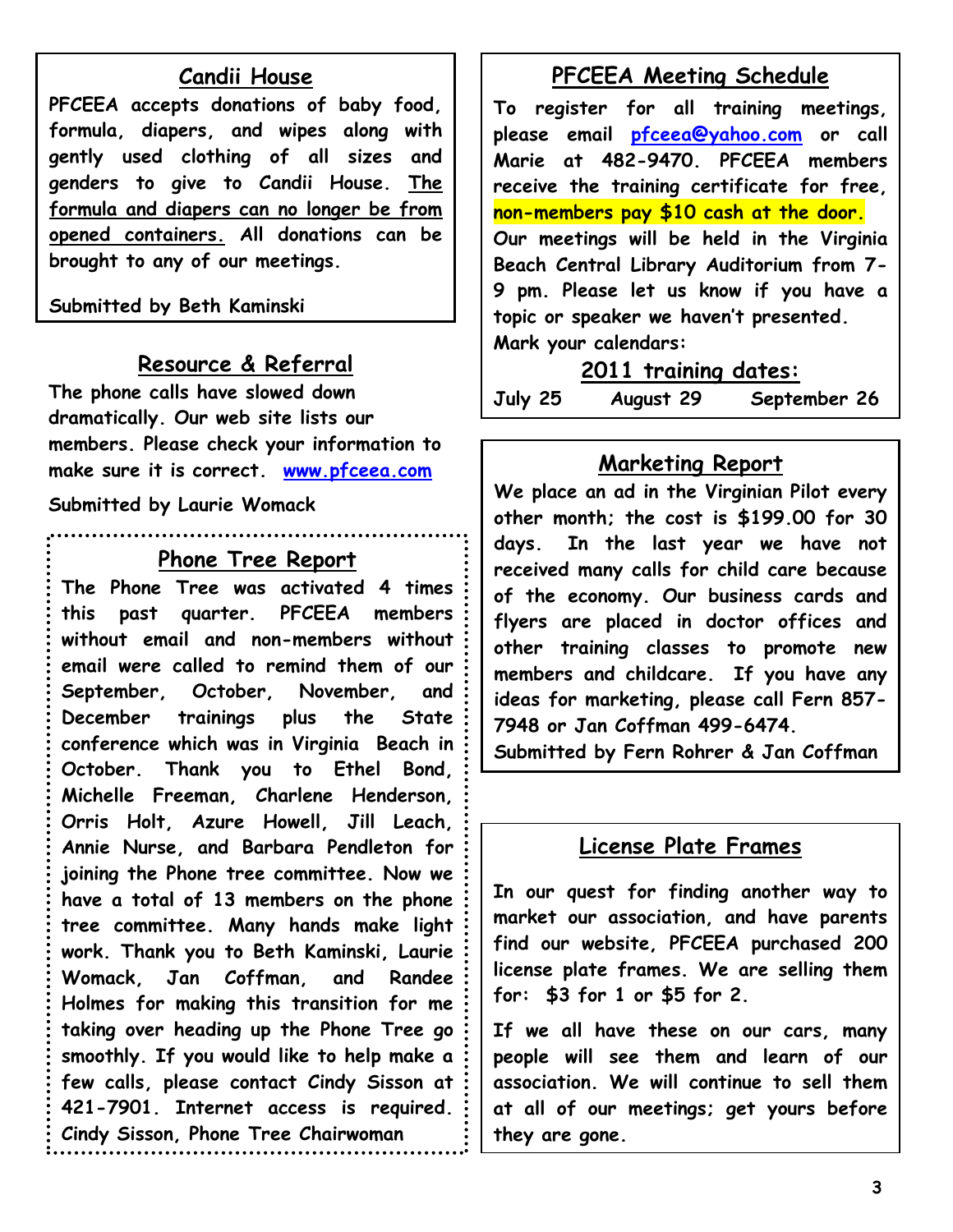## **Interesting Websites**

<http://www.daycareanswers.com/> [http://www.betterbudgeting.com/ezine/](http://www.betterbudgeting.com/ezine/mar2011-889476-lgpt.htm) [mar2011-889476-lgpt.htm](http://www.betterbudgeting.com/ezine/mar2011-889476-lgpt.htm)

### **Save money at Farm Fresh**

**Farm Fresh is trying to help us save money on our grocery bills. If you are 55 & up, you can receive 5% off your total bill on Tuesdays & Thursdays. All coupons up to \$1.00 are doubled on Wednesday and coupons up to 99 cents are doubled every day. Now, if you have a military ID card, you can receive 10% off their store brands any day of the week. Be sure to ask for the discount when checking out.**

#### **Restaurant Depot**

 $\overline{a}$ 

l<br>I

**We are all looking for ways to save money. Randee checked out Restaurant Depot for us and we think you might want to visit this store to see for yourself if you can save over where you currently shop for food.** 

**If you have a city business license or a state license to provide child care, you qualify to shop in Restaurant Depot located at the intersection of Virginia Beach Blvd. and Witchduck Rd. Bring your license, fill out the membership paperwork, and you can shop the same day. This store is set up much like Sam's or BJ's, except there is no membership fee and while everything is sold in bulk, most items can also be purchased individually.** 

**Most of the meat is sold in 40 lb boxes; divided into 4 bags each containing 10 lb. This makes sharing with a friend or family easy. They have a very large refrigerated area, so bring a coat. Look at their website: [www.restaurantdepot.com](http://www.restaurantdepot.com/)**

## **Recipe Corner**





**Afternoon snack ideas: Ham biscuits Banana bread Cinnamon rolls Nutri-grain bars Pizza bagels (pizza sauce/mozzarella) Blueberry/banana/pumpkin muffins Individual fruit or fresh fruit salad Yogurt/frozen gogurt Home made cookies Pancakes/French toast/waffles Crackers & cheese/peanut butter Grilled cheese sandwich Raw vegetables & dips**

### **Auntie Anne's Pretzel clones**

| $1\frac{1}{2}$ tsp yeast | $\frac{1}{2}$ tsp brown sugar |
|--------------------------|-------------------------------|
| Dash salt                | $1\frac{1}{2}$ c water        |
| 4 c bread flour          | 2 tsp baking soda             |
| 2 c warm water           | $\frac{1}{2}$ lb butter       |
| 2 T honey                | white sugar                   |
| Brown sugar              |                               |

**Mix yeast, brown sugar, dash of salt and 1 ½ cups of water. Let sit for 5 minutes. Stir. Add bread flour. Knead well. Let rise for about 1 hour. Take a piece of dough and roll and shape into a pretzel or rod. Mix baking soda and warm water. Dip/spray/brush pretzels in baking soda and water mixture. Lay on baking sheet, let rise for about 15 mins. Bake at 400 for about 9 mins. or golden brown. Dip or brush with melted butter and honey. Sprinkle with sea salt or cinnamon sugar.**

4 **4Yields 8 pretzels – 378 calories each**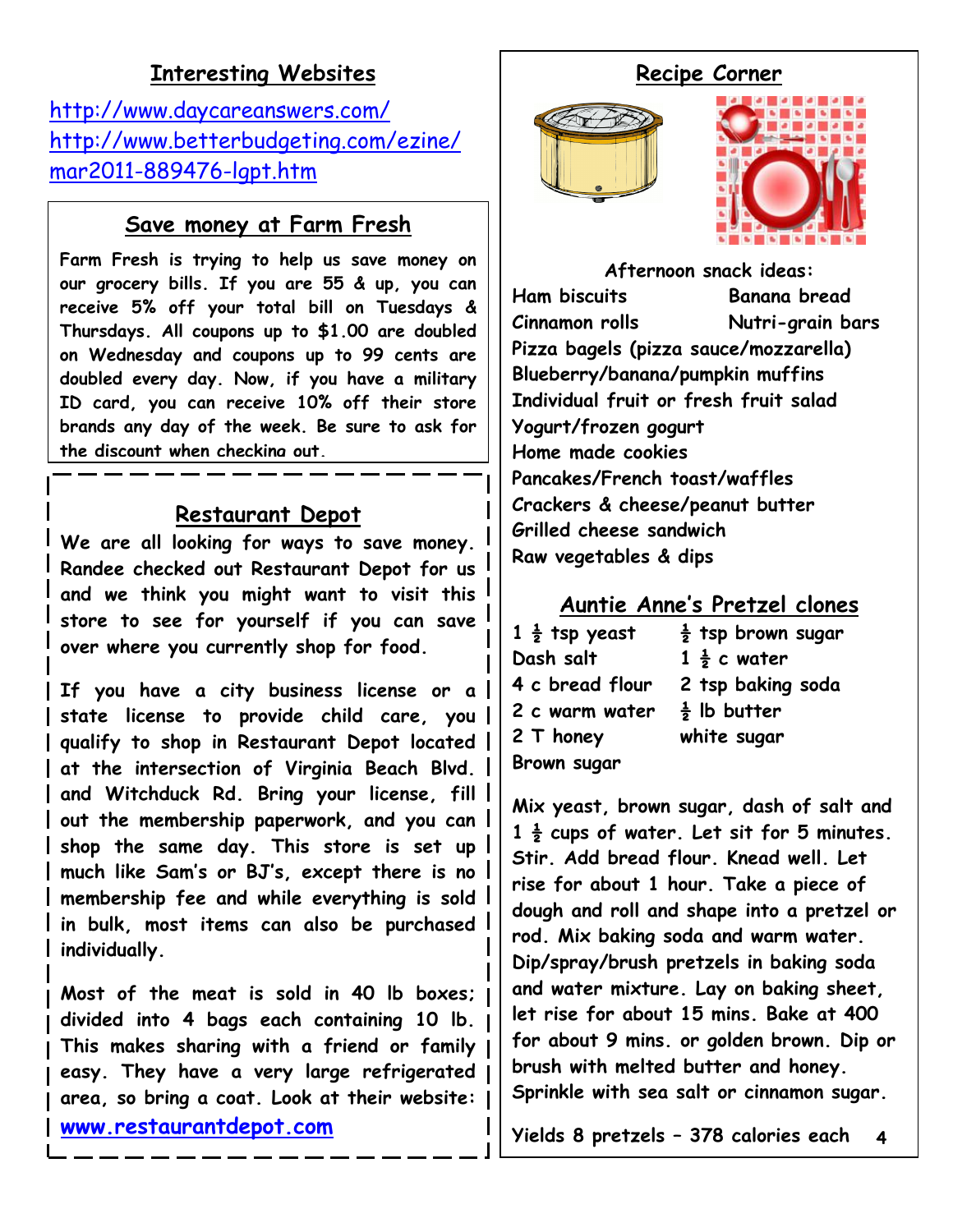# **Meet the new PFCEEA Board of Directors 1/2011 to 12/2012**

#### President Vice President Secretary Treasurer







**Marie McFadden Randee Holmes Azure (Kesha) Howell Wanda DiNardo**





## **Membership Marketing & Advertising Phone Tree**







 **Randee Holmes Fern Rohrer Jan Coffman Cindy Sisson**









Referral **Referral** Referral Secretary









 **Laurie Womack Jan Coffman Beth Kaminksi Diane McEwen**

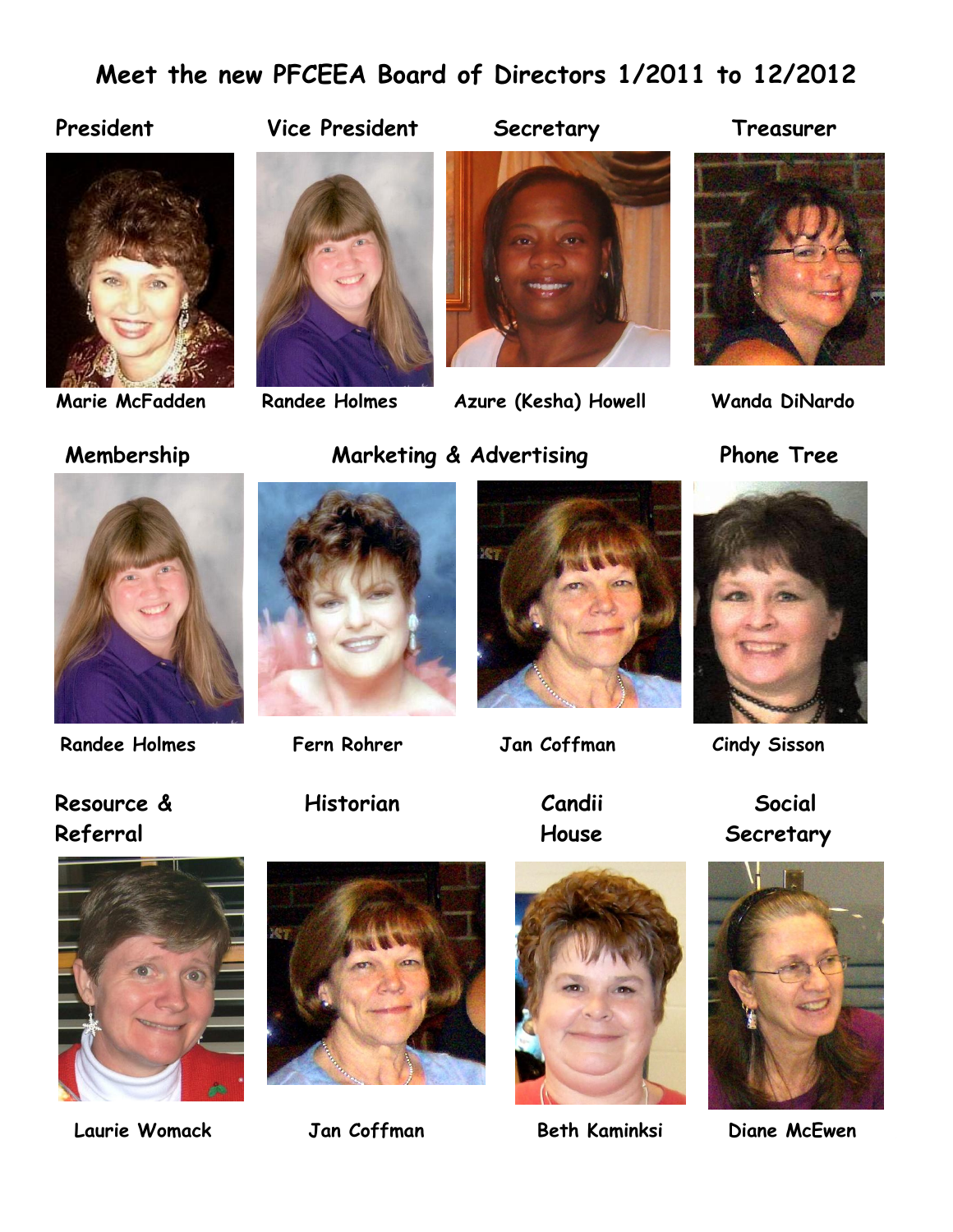### **Tips for New Regulations**

**First Aid Kit – make sure your kit only contains the items listed in the new regulations. If your inspector finds any additional items, they assume you are using them and it may result in a violation. Check expiration dates on all items.**

**Hot Water temperature – make sure your hot water is at least 105 and no more than 120 degrees. Anything below 105 and above 120 may result in a violation.**

#### **Sign in/out sheets –**

**[http://www.dss.virginia.gov/files/division/li](http://www.dss.virginia.gov/files/division/licensing/fdh/intro_page/current_providers/forms/032-05-0612-00-eng.pdf) [censing/fdh/intro\\_page/current\\_providers/](http://www.dss.virginia.gov/files/division/licensing/fdh/intro_page/current_providers/forms/032-05-0612-00-eng.pdf) [forms/032-05-0612-00-eng.pdf](http://www.dss.virginia.gov/files/division/licensing/fdh/intro_page/current_providers/forms/032-05-0612-00-eng.pdf)**

**(record of daily attendance) make sure you sign in each child each day, and draw a line through their name when they leave.** 

**Paperwork – Make sure the parent fills in every line on every piece of the child's record. Also make sure to receive a copy of immunization records and physicals.**

**Emergency Evacuation bag – I am using an old suitcase on rollers and a few child size backpacks to hold our emergency supplies. The backpacks can either be carried by the children or piggybacked to the suitcase making it easy to grab and go if needed. Make sure to make a list of food items and their expiration dates and put on the outside of the suitcase so you can make sure to rotate your items before they expire.**



**February Attendees**



**March Attendees**



**March door prize winner, Darlene**